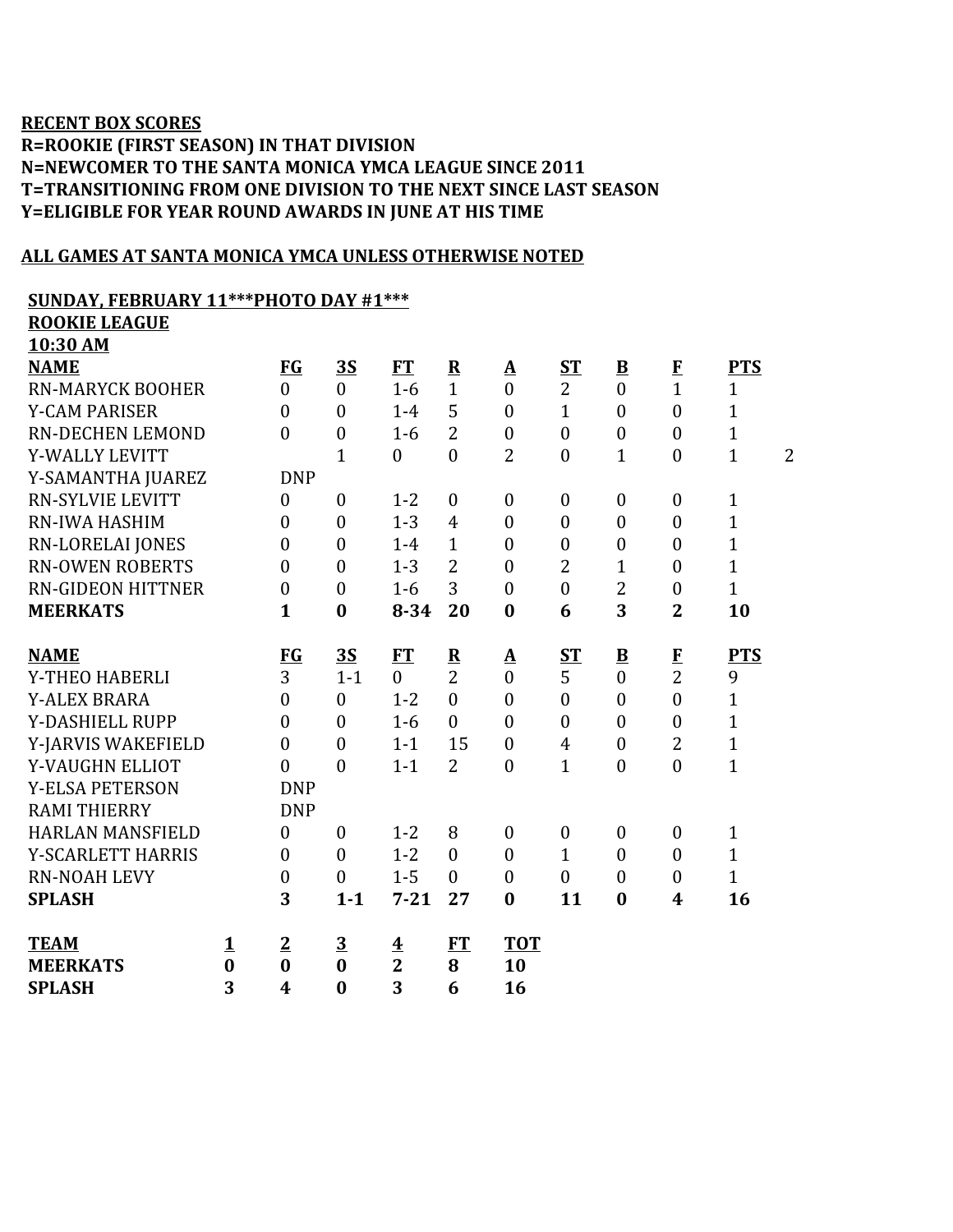| <b>MINOR LEAGUE</b>                          |          |                         |                         |                                         |                |                  |                  |                          |                  |                |              |
|----------------------------------------------|----------|-------------------------|-------------------------|-----------------------------------------|----------------|------------------|------------------|--------------------------|------------------|----------------|--------------|
| 11:40 AM                                     |          |                         |                         |                                         |                |                  |                  |                          |                  |                |              |
| <b>NAME</b>                                  |          | $FG$                    | <u>35</u>               | <u>FT</u>                               | ${\bf R}$      | <u>A</u>         | ST               | $\underline{\mathbf{B}}$ | $\bf{F}$         | <b>PTS</b>     |              |
| <b>Y-TYLER XIE</b>                           |          | $\mathbf{1}$            | $\mathbf{0}$            | $\boldsymbol{0}$                        | 3              | $\mathbf{0}$     | $\boldsymbol{0}$ | $\mathbf{0}$             | $\overline{3}$   | 2              |              |
| Y-DASH HANSFORD                              |          | $\mathbf{1}$            | $\boldsymbol{0}$        | $\boldsymbol{0}$                        | 6              | $\boldsymbol{0}$ | $\overline{4}$   | $\boldsymbol{0}$         | $\mathbf{1}$     | $\overline{2}$ |              |
| Y-BELLA MUSSI-NELSON                         |          | $\mathbf{1}$            | $\overline{0}$          | $\overline{0}$                          | 3              | $\mathbf{1}$     | 6                | $\mathbf{0}$             | $\boldsymbol{0}$ | $\overline{2}$ |              |
| Y-HALLIE BUJAKE                              |          | <b>DNP</b>              |                         |                                         |                |                  |                  |                          |                  |                |              |
| <b>Y-ANDE DALY</b>                           |          | $\overline{0}$          | $\boldsymbol{0}$        | $1 - 2$                                 | 3              | $\boldsymbol{0}$ | $\overline{2}$   | $\mathbf{1}$             | $\boldsymbol{0}$ | $\mathbf{1}$   |              |
| Y-NATASHA KOHLI                              |          | $\overline{4}$          | $\boldsymbol{0}$        | $2 - 2$                                 | 9              | $\mathbf{1}$     | $\boldsymbol{0}$ | $\mathbf{1}$             | $\mathbf{1}$     | 10             |              |
| Y-ARMAAN KOHLI                               |          | $\mathbf{1}$            | $\overline{0}$          | $2 - 4$                                 | 3              | $\overline{0}$   | $\mathbf{1}$     | $\overline{2}$           | 3                | $\overline{4}$ |              |
| Y-JARED OLIVER                               |          |                         |                         | DNP-INJURED-ACTED AS PLAYER/COACH TODAY |                |                  |                  |                          |                  |                |              |
| RTY-ZOE DEBENNING                            |          | <b>DNP</b>              |                         |                                         |                |                  |                  |                          |                  |                |              |
| <b>R-LEVI TITLE</b>                          |          | $\mathbf{1}$            | $\boldsymbol{0}$        | $\boldsymbol{0}$                        | $\overline{4}$ | $\boldsymbol{0}$ | $\mathbf{1}$     | $\boldsymbol{0}$         | $\mathbf{1}$     | $\overline{2}$ |              |
| <b>ORANGE STARS</b>                          |          | 9                       | $\bf{0}$                | $5 - 8$                                 | 31             | $\mathbf{1}$     | 14               | 4                        | 9                | 23             |              |
| <b>NAME</b>                                  |          | $FG$                    | <u>35</u>               | FT                                      | ${\bf R}$      | $\mathbf A$      | $S_{\rm T}$      | $\mathbf{B}$             | F                | <b>PTS</b>     |              |
| Y-YOWHANNES DAGNEW                           |          | <b>DNP</b>              |                         |                                         |                |                  |                  |                          |                  |                |              |
| Y-JONATHAN LIN                               |          |                         | $\boldsymbol{0}$        | $\boldsymbol{0}$                        | $1 - 6$        | 2                | $\boldsymbol{0}$ | $\mathbf{1}$             | $\boldsymbol{0}$ | $\mathbf{1}$   | $\mathbf{1}$ |
| <b>RN-JAIDEN GOHILL</b>                      |          | $\boldsymbol{0}$        | $\boldsymbol{0}$        | $1-6$                                   | $\mathbf{1}$   | $\boldsymbol{0}$ | $\mathbf{1}$     | $\boldsymbol{0}$         | 1                | $\mathbf{1}$   |              |
| <b>KEEAN STOLL</b>                           |          | $\overline{4}$          | $0 - 2$                 | $0 - 1$                                 | 6              | $\overline{2}$   | 7                | $\mathbf{1}$             | $\boldsymbol{0}$ | 8              |              |
| Y-AMIR JAHROMI                               |          |                         | $\overline{4}$          | $\boldsymbol{0}$                        | $0 - 2$        | 21               | $\boldsymbol{0}$ | $\overline{2}$           | $\boldsymbol{0}$ | $\overline{4}$ | 8            |
| <b>DEAN PHELAN</b>                           |          | 2                       | $\boldsymbol{0}$        | $\boldsymbol{0}$                        | $\overline{2}$ | $\mathbf{0}$     | $\overline{4}$   | $\overline{0}$           | $\mathbf{1}$     | $\overline{4}$ |              |
| RN-JACOB ESCONTRIAS                          |          | $\boldsymbol{0}$        | $\boldsymbol{0}$        | $1 - 3$                                 | $\overline{0}$ | $\boldsymbol{0}$ | $\mathbf{1}$     | $\overline{0}$           | $\boldsymbol{0}$ | $\mathbf{1}$   |              |
| RTY-MATT SCHOLZE                             |          | $\overline{0}$          | $\boldsymbol{0}$        | $1-4$                                   | 5              | $\boldsymbol{0}$ | $\boldsymbol{0}$ | $\boldsymbol{0}$         | $\boldsymbol{0}$ | $\mathbf{1}$   |              |
| Y-ALEJANDRO POZA                             |          | $\boldsymbol{0}$        | $0 - 1$                 | $1 - 6$                                 | $\overline{2}$ | $\mathbf{1}$     | $\boldsymbol{0}$ | $\boldsymbol{0}$         | $\boldsymbol{0}$ | $\mathbf{1}$   |              |
| Y-VINCENT CHOW                               |          | $\overline{0}$          | $\mathbf{0}$            | $1 - 1$                                 | $\mathbf{1}$   | $\boldsymbol{0}$ | $\overline{2}$   | $\mathbf{1}$             | $\mathbf{1}$     | $\mathbf{1}$   |              |
| <b>RHINOS</b>                                |          | 10                      | $0 - 3$                 | $6 - 29$                                | 40             | 3                | 18               | $\overline{2}$           | 8                | 26             |              |
| <b>TEAM</b>                                  | <u>1</u> | $\overline{2}$          | $\overline{3}$          | $\overline{\textbf{1}}$                 | ET             | <b>TOT</b>       |                  |                          |                  |                |              |
| <b>ORANGE STARS</b>                          | 8        | $\overline{\mathbf{3}}$ | $\overline{\mathbf{4}}$ | 8                                       | $\bf{0}$       | 23               |                  |                          |                  |                |              |
| <b>RHINOS</b>                                | 6        | 6                       | 6                       | $\mathbf{2}$                            | 6              | 26               |                  |                          |                  |                |              |
| NOTE: ORANGE STARS WON REGULATION GAME 23-20 |          |                         |                         |                                         |                |                  |                  |                          |                  |                |              |
| 12:50 PM                                     |          |                         |                         |                                         |                |                  |                  |                          |                  |                |              |
| <b>NAME</b>                                  |          | E                       | $\overline{35}$         | ET                                      | ${\bf R}$      | <u>A</u>         | <u>ST</u>        | $\overline{\mathbf{B}}$  | $\bf{F}$         | <b>PTS</b>     |              |
| Y-MATTHEW HANASAB                            |          | $\mathbf{1}$            | $0 - 1$                 | $\overline{2}$                          | $\theta$       | $\mathbf{0}$     | $\overline{0}$   | $\theta$                 | $\mathbf{1}$     | $\overline{2}$ |              |
| RN-JAHRID LONGSWORTH                         |          | 3                       | $\boldsymbol{0}$        | $\boldsymbol{0}$                        | 10             | $\boldsymbol{0}$ | $\mathbf{1}$     | $\theta$                 | $\overline{4}$   | 6              |              |
| RTY-LEO SIKORA                               |          | $\theta$                | $\mathbf{0}$            | $1 - 3$                                 | $\overline{7}$ | $\overline{2}$   | $\mathbf{1}$     | $\mathbf{0}$             | $\overline{0}$   | $\mathbf{1}$   |              |
| RT-ISAAC SAMY                                |          | <b>DNP</b>              |                         |                                         |                |                  |                  |                          |                  |                |              |
| <b>Y-ALEX BRICK</b>                          |          | $\mathbf{1}$            | $\boldsymbol{0}$        | $\boldsymbol{0}$                        | $\overline{2}$ | $\boldsymbol{0}$ | $\overline{2}$   | $\mathbf{0}$             | $\mathbf{1}$     | $\overline{2}$ |              |
| RTY-ZAYD AL-SHAWE                            |          | $\overline{2}$          | $\overline{0}$          | $0 - 2$                                 | $\overline{7}$ | $\boldsymbol{0}$ | $\mathbf{1}$     | $\boldsymbol{0}$         | $\mathbf{1}$     | $\overline{4}$ |              |
| Y-DALTON WHITE                               |          | $\overline{2}$          | $0 - 2$                 | $\mathbf{0}$                            | $\overline{2}$ | $\mathbf{1}$     | 3                | $\mathbf{1}$             | $\overline{0}$   | $\overline{4}$ |              |
| <b>Y-ADI PETROS</b>                          |          | $\overline{2}$          | $1 - 2$                 | $\mathbf{0}$                            | $\overline{4}$ | $\boldsymbol{0}$ | 3                | $\theta$                 | $\mathbf{0}$     | $\overline{7}$ |              |
| Y-EVAN CHANG                                 |          | $\theta$                | $\boldsymbol{0}$        | $1 - 4$                                 | $\mathbf{1}$   | $\boldsymbol{0}$ | $\mathbf{1}$     | $\theta$                 | $\boldsymbol{0}$ | $\mathbf{1}$   |              |
| RTY-TOGHRUL AGHAYEV                          |          | $\overline{0}$          | $\boldsymbol{0}$        | $1 - 6$                                 | $\overline{0}$ | $\mathbf{0}$     | $\mathbf{1}$     | $\mathbf{0}$             | $\mathbf{1}$     | $\mathbf{1}$   |              |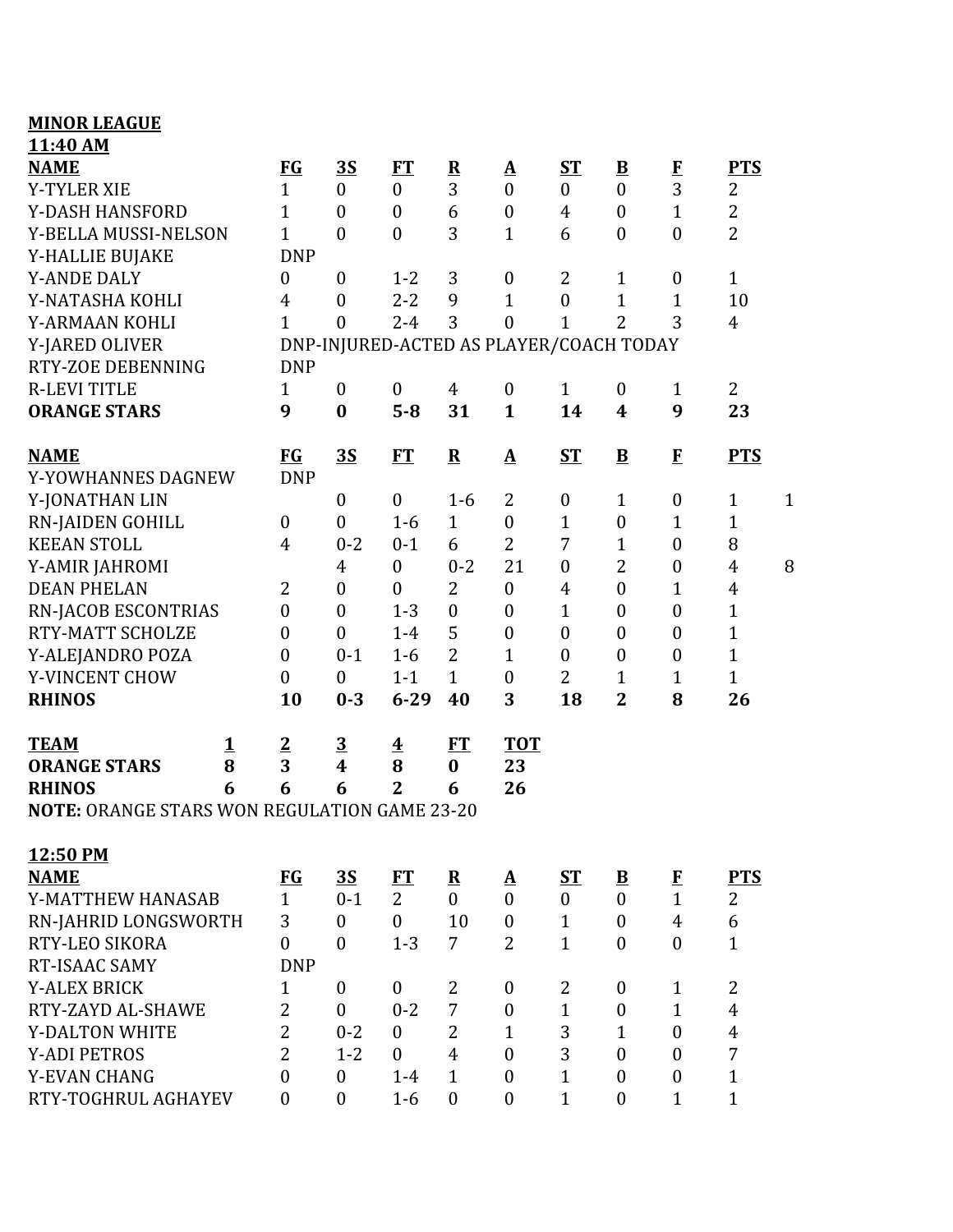| <b>THUNDER</b>                       |                  | 11                 | $1 - 5$          | $3 - 15$                | 35                      | 3                 | 13               | $\mathbf{1}$             | 8                | 28             |
|--------------------------------------|------------------|--------------------|------------------|-------------------------|-------------------------|-------------------|------------------|--------------------------|------------------|----------------|
| <b>NAME</b><br><b>Y-MAX LANGER</b>   |                  | $FG$<br><b>DNP</b> | 3S               | ET                      | ${\bf R}$               | $\mathbf{\Delta}$ | $S_{\rm T}$      | $\overline{\mathbf{B}}$  | $\bf{F}$         | <b>PTS</b>     |
| <b>R-WESTON KESLOW</b>               |                  | $\boldsymbol{0}$   | $\mathbf{0}$     | $1 - 3$                 | 2                       | $\overline{2}$    | $\overline{2}$   | $\boldsymbol{0}$         | $\mathbf{1}$     | 3              |
| RTY-LONDON COLEMAN                   |                  | $\mathbf{1}$       | $\overline{0}$   | $\mathbf{0}$            | 12                      | $\mathbf{1}$      | $\mathbf{1}$     | $\boldsymbol{0}$         | $\boldsymbol{0}$ | $\overline{2}$ |
| <b>Y-CORAL IZEN</b>                  |                  | 3                  | $\overline{0}$   | $0 - 2$                 | $\overline{4}$          | $\boldsymbol{0}$  | $\overline{2}$   | $\mathbf{1}$             | $\mathbf{1}$     | 6              |
| <b>R-ADAM SMILEY</b>                 |                  | <b>DNP</b>         |                  |                         |                         |                   |                  |                          |                  |                |
| <b>R-TOBY GESTETNER</b>              |                  | $\overline{2}$     | $\boldsymbol{0}$ | $\boldsymbol{0}$        | 5                       | $\mathbf{1}$      | $\mathbf{1}$     | $\boldsymbol{0}$         | $\mathbf{1}$     | 4              |
| <b>Y-TAYLOR CHEN</b>                 |                  | <b>DNP</b>         |                  |                         |                         |                   |                  |                          |                  |                |
| <b>Y-ASSER TEWODROS</b>              |                  | 3                  | $\mathbf{0}$     | $1 - 2$                 | 3                       | $\mathbf{1}$      | 3                | $\boldsymbol{0}$         | 3                | 7              |
| Y-SEBASTIAN FOUQUETTE                |                  | $\overline{2}$     | $\boldsymbol{0}$ | $\boldsymbol{0}$        | $\mathbf{1}$            | $\boldsymbol{0}$  | $\mathbf{1}$     | $\boldsymbol{0}$         | $\mathbf{1}$     | $\overline{4}$ |
| <b>JEDI</b>                          |                  | 11                 | $1 - 3$          | $1-4$                   | 27                      | 5                 | 10               | $\mathbf{1}$             | $\overline{7}$   | 26             |
| <b>TEAM</b>                          | <u>1</u>         | $\overline{2}$     | $\overline{3}$   | $\overline{\mathbf{4}}$ | <u>FT</u>               | <u>тот</u>        |                  |                          |                  |                |
| <b>THUNDER</b>                       | 3                | 4                  | 8                | 10                      | 3                       | 28                |                  |                          |                  |                |
| <b>JEDI</b>                          | $\boldsymbol{4}$ | 6                  | 6                | 10                      | $\bf{0}$                | 26                |                  |                          |                  |                |
| NOTE: JEDI WON REGULATION GAME 26-25 |                  |                    |                  |                         |                         |                   |                  |                          |                  |                |
| 2:00 PM                              |                  |                    |                  |                         |                         |                   |                  |                          |                  |                |
| <b>NAME</b>                          |                  | <b>FG</b>          | <u>35</u>        | ET                      | ${\bf R}$               | $\mathbf{\Delta}$ | $S_{\rm T}$      | $\mathbf{B}$             | $\mathbf{F}$     | <b>PTS</b>     |
| Y-KENNETH KUN                        |                  |                    | <b>DNP</b>       |                         |                         |                   |                  |                          |                  |                |
| <b>EMMETT MILES</b>                  |                  | $\boldsymbol{0}$   | $\boldsymbol{0}$ | $1-6$                   | 4                       | $\boldsymbol{0}$  | $\boldsymbol{0}$ | $\boldsymbol{0}$         | 3                | $\mathbf{1}$   |
| Y-CLARK ELLIOT                       |                  | $\overline{2}$     | $\mathbf{0}$     | $2 - 4$                 | 5                       | $\mathbf{1}$      | $\boldsymbol{0}$ | $\boldsymbol{0}$         | $\overline{2}$   | 6              |
| Y-ARJUN MCINTOSH                     |                  | <b>DNP</b>         |                  |                         |                         |                   |                  |                          |                  |                |
| <b>Y-ALEX WRAY</b>                   |                  | $\boldsymbol{0}$   | $\mathbf{0}$     | $1 - 1$                 | $\overline{4}$          | $\boldsymbol{0}$  | 1                | $\boldsymbol{0}$         | $\mathbf{1}$     | $\mathbf{1}$   |
| Y-JOE FARZAM                         |                  | 1                  | $\boldsymbol{0}$ | $\boldsymbol{0}$        | 3                       | $\boldsymbol{0}$  | $\overline{1}$   | $\boldsymbol{0}$         | 3                | $\overline{2}$ |
| <b>Y-BEN FARZAM</b>                  |                  | $\boldsymbol{0}$   | $\boldsymbol{0}$ | $1 - 1$                 | 3                       | $\boldsymbol{0}$  | $\overline{2}$   | $\boldsymbol{0}$         | $\mathbf{1}$     | $\mathbf{1}$   |
| <b>Y-MILES AGUILAR</b>               |                  | $\boldsymbol{0}$   | $\boldsymbol{0}$ | $1-6$                   | $\mathbf{1}$            | $\boldsymbol{0}$  | $\overline{2}$   | $\boldsymbol{0}$         | $\boldsymbol{0}$ | $\mathbf{1}$   |
| Y-SHERWIN SHAHRABI                   |                  | $\boldsymbol{0}$   | $\boldsymbol{0}$ | $1 - 6$                 | $\overline{4}$          | $\boldsymbol{0}$  | $\overline{1}$   | $\mathbf{1}$             | 3                | $\mathbf{1}$   |
| Y-JOEY LITTLE                        |                  | 3                  | $2 - 7$          | $0 - 4$                 | 6                       | $\boldsymbol{0}$  | 5                | $\boldsymbol{0}$         | $\overline{2}$   | 12             |
| <b>REDHAWKS</b>                      |                  | 6                  | $2 - 7$          | $7 - 28$                | 30                      | 1                 | 12               | 1                        | 15               | 25             |
| <b>NAME</b>                          |                  | <b>FG</b>          | <u>35</u>        | FT                      | $\overline{\mathbf{R}}$ | <u>A</u>          | <u>ST</u>        | $\underline{\mathbf{B}}$ | $\bf{F}$         | <b>PTS</b>     |
| <b>Y-JAKE RONN</b>                   |                  | $\boldsymbol{0}$   | $0 - 2$          | $1 - 3$                 | 3                       | $\boldsymbol{0}$  | 3                | $\boldsymbol{0}$         | $\overline{2}$   | $\mathbf{1}$   |
| Y-JACOB BURROWS                      |                  | $\overline{2}$     | $1 - 3$          | $\mathbf{0}$            | $\boldsymbol{0}$        | $\boldsymbol{0}$  | 3                | $\boldsymbol{0}$         | $\mathbf{1}$     | 7              |
| <b>R-BRENDEN EGHRARI</b>             |                  | $\boldsymbol{0}$   | $\mathbf{0}$     | $1 - 2$                 | 3                       | $\boldsymbol{0}$  | $\boldsymbol{0}$ | $\boldsymbol{0}$         | $\boldsymbol{0}$ | $\mathbf{1}$   |
| Y-EMILIANO SLESARANSKY               |                  | $\boldsymbol{0}$   | $\overline{0}$   | $1 - 2$                 | $\overline{4}$          | $\boldsymbol{0}$  | $\mathbf{1}$     | $\boldsymbol{0}$         | $\boldsymbol{0}$ | $\mathbf{1}$   |
| <b>DEAN MANCHEE</b>                  |                  | $\boldsymbol{0}$   | $\mathbf{0}$     | $1 - 5$                 | $\mathbf{1}$            | $\boldsymbol{0}$  | $\boldsymbol{0}$ | $\boldsymbol{0}$         | $\mathbf{1}$     | $\mathbf{1}$   |
| <b>OWEN BOELKE</b>                   |                  | $\overline{0}$     | $\mathbf{0}$     | $1 - 2$                 | 12                      | $\boldsymbol{0}$  | $\boldsymbol{0}$ | $\mathbf{0}$             | $\mathbf{0}$     | $\mathbf{1}$   |
| Y-SASHA YANSEN                       |                  | $\boldsymbol{0}$   | $0 - 1$          | $5 - 12$                | 3                       | 3                 | $\mathbf{1}$     | $\boldsymbol{0}$         | $\overline{2}$   | 5              |
| Y-AIDAN H.-THOMAS                    |                  | <b>DNP</b>         |                  |                         |                         |                   |                  |                          |                  |                |
| Y-NEHEMIAH MISFEN                    |                  | $\mathbf{1}$       | $\boldsymbol{0}$ | $0 - 2$                 | 3                       | $\boldsymbol{0}$  | $\boldsymbol{0}$ | $\boldsymbol{0}$         | $\boldsymbol{0}$ | $\overline{2}$ |
| <b>RN-MARC PAPAZIAN</b>              |                  | <b>DNP</b>         |                  |                         |                         |                   |                  |                          |                  |                |
| <b>RUSH</b>                          |                  | 3                  | $1 - 6$          | 10-28 29                |                         | 3                 | 8                | $\boldsymbol{0}$         | 6                | 19             |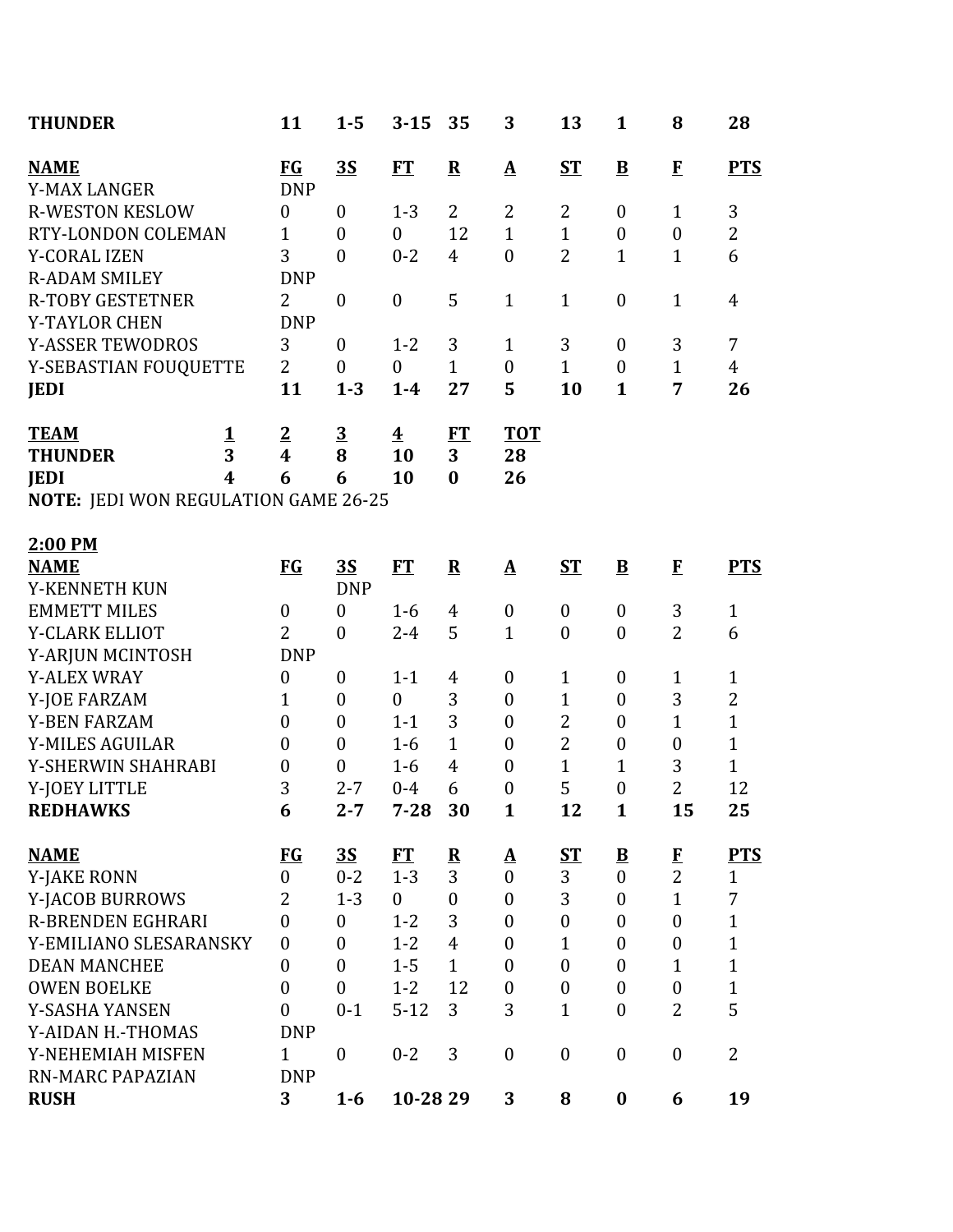| <b>TEAM</b>               | $\mathbf{1}$   | $\overline{2}$   | $\overline{3}$   | $\overline{\mathbf{4}}$ | ET                      | <b>TOT</b>       |                  |                          |                  |                |   |
|---------------------------|----------------|------------------|------------------|-------------------------|-------------------------|------------------|------------------|--------------------------|------------------|----------------|---|
| <b>REDHAWKS</b>           | 8              | 4                | $\overline{2}$   | 6                       | 5                       | 25               |                  |                          |                  |                |   |
| <b>RUSH</b>               | 3              | $\overline{2}$   | 7                | 3                       | $\overline{\mathbf{4}}$ | 19               |                  |                          |                  |                |   |
| 3:10 PM                   |                |                  |                  |                         |                         |                  |                  |                          |                  |                |   |
| <b>NAME</b>               |                | <b>FG</b>        | 3S               | FT                      | $\mathbf R$             | $\Delta$         | ST               | $\overline{\mathbf{B}}$  | $\mathbf{F}$     | <b>PTS</b>     |   |
| Y-HUNTER ESPOSITO-DOI     |                | $\overline{2}$   | $1 - 3$          | $\overline{0}$          | 5                       | $\mathbf{0}$     | $\overline{4}$   | $\mathbf{1}$             | $\theta$         | 7              |   |
| <b>R-LINCOLN BARNES</b>   |                | $\overline{2}$   | $\theta$         | $\boldsymbol{0}$        | 3                       | $\boldsymbol{0}$ | $\boldsymbol{0}$ | $\overline{0}$           | $\boldsymbol{0}$ | $\overline{4}$ |   |
| <b>Y-TRAVIS WATERS</b>    |                | $\overline{0}$   | $2 - 2$          | $\overline{4}$          | $\overline{0}$          | $\boldsymbol{0}$ | $\boldsymbol{0}$ | $\boldsymbol{0}$         | $\mathbf{1}$     | $\overline{2}$ |   |
| Y-TAVIO ESPOSITO-PORTILLO |                | $\overline{2}$   | $\mathbf{0}$     | $\overline{0}$          | $\overline{1}$          | $\mathbf{1}$     | $\mathbf{1}$     | $\overline{0}$           | $\boldsymbol{0}$ | $\overline{4}$ |   |
| Y-JAYSON BADUA            |                |                  | 2                | $\boldsymbol{0}$        | $0 - 2$                 | $\mathbf{1}$     | $\boldsymbol{0}$ | $\mathbf{1}$             | $\boldsymbol{0}$ | $\overline{2}$ | 4 |
| Y-TOBY SAFCHIK            |                | $\boldsymbol{0}$ | $\boldsymbol{0}$ | $1 - 3$                 | 3                       | $\mathbf{0}$     | $\boldsymbol{0}$ | $\overline{0}$           | $\mathbf{1}$     | $\mathbf{1}$   |   |
| <b>Y-SHAWN SIKDER</b>     |                | $\overline{0}$   | $\boldsymbol{0}$ | $1 - 3$                 | 8                       | $\mathbf{0}$     | $\mathbf{1}$     | $\overline{0}$           | $\mathbf{0}$     | $\mathbf{1}$   |   |
| Y-GRIFFIN BOCCELLA        |                | $\overline{0}$   | $\mathbf{0}$     | $1 - 1$                 | $\overline{2}$          | $\mathbf{0}$     | $\boldsymbol{0}$ | $\overline{0}$           | $\overline{0}$   | $\mathbf{1}$   |   |
| Y-JONATHAN SHU            |                | $\overline{2}$   | $\boldsymbol{0}$ | $\boldsymbol{0}$        | $\overline{2}$          | $\mathbf{0}$     | $\mathbf{1}$     | $\overline{0}$           | $\mathbf{1}$     | $\overline{4}$ |   |
| Y-DOMINIC BOCCELLA        |                | $\overline{0}$   | $\mathbf{0}$     | $1 - 2$                 | 9                       | $\boldsymbol{0}$ | $\mathbf{1}$     | $\boldsymbol{0}$         | $\boldsymbol{0}$ | $\mathbf{1}$   |   |
| <b>ZIPS</b>               |                | 10               | $3 - 5$          | $4 - 11$                | 38                      | $\mathbf{1}$     | 9                | $\mathbf{1}$             | 5                | 33             |   |
|                           |                |                  |                  |                         |                         |                  |                  |                          |                  |                |   |
| <b>NAME</b>               |                | <b>FG</b>        | 3S               | <b>FT</b>               | ${\bf R}$               | $\Delta$         | $S_{\rm T}$      | $\underline{\mathbf{B}}$ | $\mathbf{F}$     | <b>PTS</b>     |   |
| <b>RTY-RYAN CHAMBERS</b>  |                | $\overline{0}$   | $\overline{0}$   | $1 - 1$                 | $\overline{2}$          | $\overline{0}$   | $\boldsymbol{0}$ | $\boldsymbol{0}$         | $\overline{0}$   | $\mathbf{1}$   |   |
| RTY-ERIC PAPAZIAN         |                | 4                | $0 - 1$          | $\boldsymbol{0}$        | 15                      | 3                | 8                | $\mathbf{1}$             | $\mathbf{1}$     | 8              |   |
| <b>Y-ABEL ANTAL</b>       |                | 3                | $\mathbf{0}$     | $1 - 2$                 | 5                       | $\theta$         | $\overline{1}$   | $\mathbf{1}$             | $\boldsymbol{0}$ | 7              |   |
| Y-JACK LOFARO             |                | $\mathbf{1}$     | $\mathbf{0}$     | $\boldsymbol{0}$        | $\overline{2}$          | $\boldsymbol{0}$ | $\boldsymbol{0}$ | $\boldsymbol{0}$         | $\boldsymbol{0}$ | $\overline{2}$ |   |
| RTY-AAYAN LAKHANI         |                | 5                | $\mathbf{0}$     | $\overline{0}$          | $\overline{2}$          | $\mathbf{0}$     | $\boldsymbol{0}$ | $\overline{0}$           | 1                | 10             |   |
| <b>RTY-DARIEN JONES</b>   |                | $\mathbf{1}$     | $\mathbf{0}$     | $0 - 1$                 | 3                       | $\overline{2}$   | 2                | $\overline{0}$           | $\mathbf{1}$     | $\overline{2}$ |   |
| Y-AMIEL DOUSTAN           |                | $\theta$         | $\mathbf{0}$     | $1 - 1$                 | $\overline{2}$          | $\overline{0}$   | $\overline{4}$   | $\overline{0}$           | $\mathbf{1}$     | $\mathbf{1}$   |   |
| <b>RTY-GORDEN MCLEAN</b>  |                | 7                | $\mathbf{0}$     | $\boldsymbol{0}$        | 8                       | $\boldsymbol{0}$ | $\mathbf{1}$     | 3                        | $\boldsymbol{0}$ | 14             |   |
| <b>HORNETS</b>            |                | 21               | $0 - 1$          | $3 - 5$                 | 39                      | 5                | 16               | 5                        | 4                | 45             |   |
|                           |                |                  |                  |                         |                         |                  |                  |                          |                  |                |   |
| <b>TEAM</b>               | <u>1</u>       | $\overline{2}$   | $\overline{3}$   | $\overline{\mathbf{4}}$ | <b>FT</b>               | <b>TOT</b>       |                  |                          |                  |                |   |
| <b>ZIPS</b>               | $\overline{2}$ | 7                | 9                | 12                      | 3                       | 33               |                  |                          |                  |                |   |
| <b>HORNETS</b>            | 19             | 10               | 6                | 8                       | $\overline{2}$          | 45               |                  |                          |                  |                |   |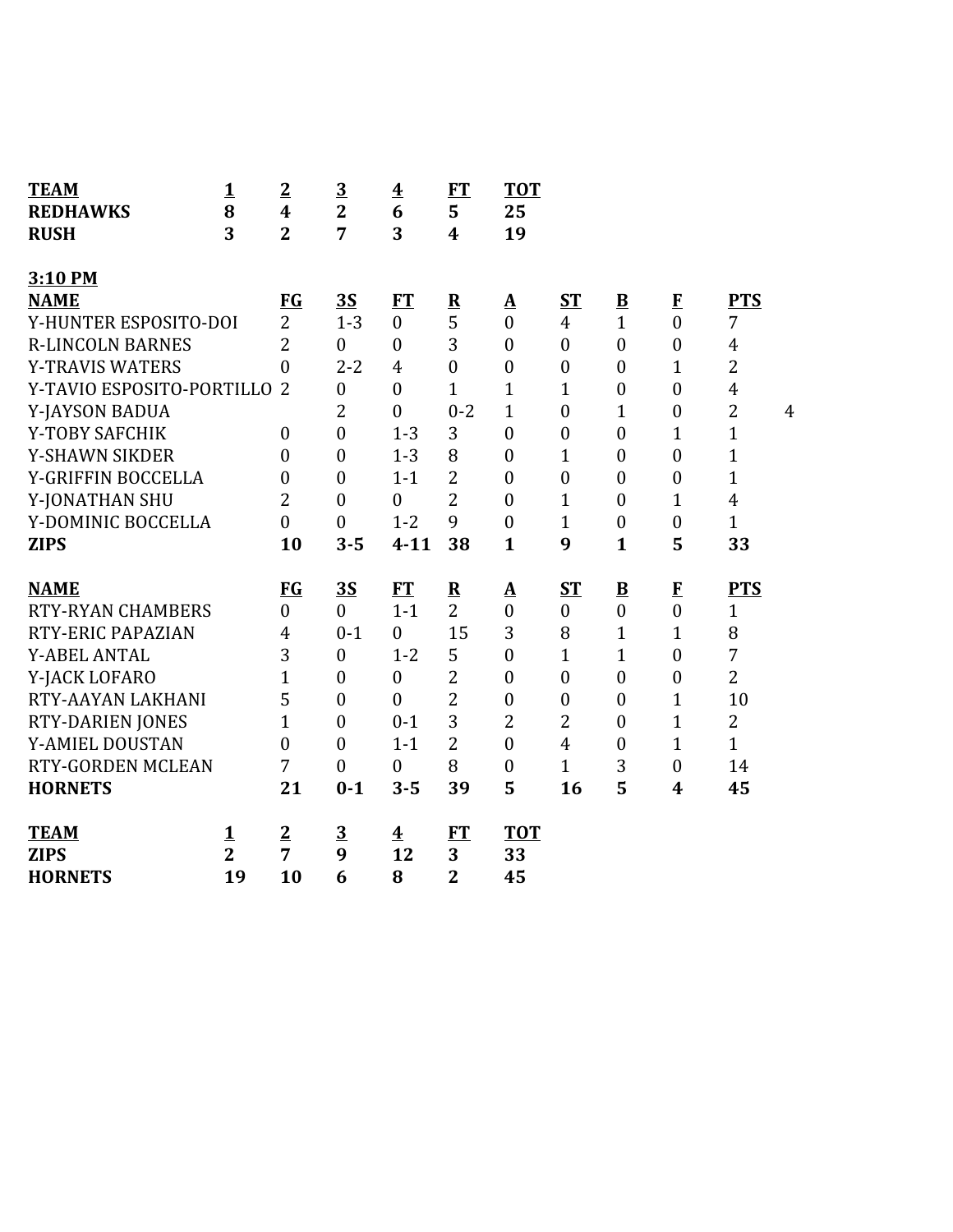### **MAJOR LEAGUE 4:20 PM**

| <u>.</u><br><b>NAME</b><br>Y-GASPAR ANTAL |              | <b>FG</b><br>9   | <u>35</u><br>$\theta$ | FT<br>$0 - 2$           | ${\bf R}$<br>24 | $\mathbf{\underline{A}}$<br>$\overline{0}$ | $S_{\rm T}$<br>$\overline{0}$ | ${\bf B}$<br>3          | $\bf{F}$<br>$\overline{2}$ | <b>PTS</b><br>18 |
|-------------------------------------------|--------------|------------------|-----------------------|-------------------------|-----------------|--------------------------------------------|-------------------------------|-------------------------|----------------------------|------------------|
| RTY-RODERICK JOHNSON                      |              | <b>DNP</b>       |                       |                         |                 |                                            |                               |                         |                            |                  |
| RTY-CONNOR SULLIVAN                       |              | $\mathbf{1}$     | $\mathbf{0}$          | $1 - 2$                 | 4               | $\mathbf{1}$                               | 2                             | $\mathbf{1}$            | $\mathbf{1}$               | 3                |
| <b>Y-ELI ENG</b>                          |              | $\boldsymbol{0}$ | $0 - 3$               | $2 - 2$                 | 6               | 3                                          | $\overline{2}$                | $\boldsymbol{0}$        | $\mathbf{1}$               | $\overline{2}$   |
| R-JOSH BIRNBACH                           |              | 3                | $1 - 1$               | $\mathbf{0}$            | 7               | $\boldsymbol{0}$                           | $\boldsymbol{0}$              | $\boldsymbol{0}$        | $\boldsymbol{0}$           | 9                |
| <b>RN-MILLION MESFIN</b>                  |              | $\boldsymbol{0}$ | $0 - 2$               | $1-6$                   | 5               | $\overline{2}$                             | $\mathbf{1}$                  | $\boldsymbol{0}$        | $\mathbf{1}$               | $\mathbf{1}$     |
| <b>Y-SAM RUBIN</b>                        |              | <b>DNP</b>       |                       |                         |                 |                                            |                               |                         |                            |                  |
| Y-ORLANDO SANDOVAL                        |              | $\boldsymbol{0}$ | $\boldsymbol{0}$      | $1 - 5$                 | 5               | $\boldsymbol{0}$                           | $\boldsymbol{0}$              | $\boldsymbol{0}$        | $\boldsymbol{0}$           | $\mathbf{1}$     |
| Y-BRAYDEN STOLL                           |              | $\mathbf{1}$     | $\mathbf{0}$          | $1 - 2$                 | 6               | $\mathbf{1}$                               | $\boldsymbol{0}$              | $\theta$                | $\boldsymbol{0}$           | 3                |
| Y-MILYON MITCHELL                         |              | $\mathbf{1}$     | $1 - 2$               | $\mathbf{0}$            | 9               | $\mathbf{1}$                               | 2                             | $\boldsymbol{0}$        | $\mathbf{1}$               | 5                |
| <b>WARRIORS</b>                           |              | 15               | $2 - 8$               | $6 - 19$                | 66              | 8                                          | 7                             | 4                       | 7                          | 42               |
| <b>NAME</b>                               |              | $FG$             | 3S                    | FT                      | ${\bf R}$       | <u>A</u>                                   | $S_{\rm T}$                   | $\overline{\mathbf{B}}$ | $\bf{F}$                   | <b>PTS</b>       |
| Y-EVAN DAGHIGHIAN                         |              | 5                | $2 - 7$               | $\mathbf{0}$            | 3               | $\boldsymbol{0}$                           | $\overline{2}$                | $\boldsymbol{0}$        | $\boldsymbol{0}$           | 16               |
| RTY-JULIAN BAO                            |              | $\mathbf{1}$     | $\boldsymbol{0}$      | $\overline{0}$          | 7               | $\boldsymbol{0}$                           | 3                             | $\boldsymbol{0}$        | $\mathbf{1}$               | $\overline{2}$   |
| Y-BRUNO PICAZO                            |              | $\overline{2}$   | $0 - 2$               | $\boldsymbol{0}$        | $\overline{4}$  | 5                                          | $\boldsymbol{0}$              | $\boldsymbol{0}$        | 5                          | $\overline{4}$   |
| Y-ARIADNI POTAMIANOS                      |              | $\overline{0}$   | $\mathbf{0}$          | $2 - 4$                 | 5               | $\overline{0}$                             | $\mathbf{1}$                  | $\overline{0}$          | $\overline{1}$             | $\overline{2}$   |
| Y-TOMMY SORADY                            |              | <b>DNP</b>       |                       |                         |                 |                                            |                               |                         |                            |                  |
| RT-JACOB SUSSMAN                          |              | $\overline{2}$   | $\boldsymbol{0}$      | $\mathbf{0}$            | 3               | $\boldsymbol{0}$                           | $\mathbf{1}$                  | $\boldsymbol{0}$        | $\overline{2}$             | 4                |
| Y-LUKAS GREBLIKAS                         |              | $\boldsymbol{0}$ | $\mathbf{0}$          | $1-6$                   | 5               | $\boldsymbol{0}$                           | $\boldsymbol{0}$              | $\mathbf{1}$            | $\overline{2}$             | $\mathbf{1}$     |
| RTY-NOAH KRATZ                            |              | $\overline{2}$   | $\mathbf{0}$          | $0 - 1$                 | $\overline{4}$  | $\overline{0}$                             | $\boldsymbol{0}$              | $\boldsymbol{0}$        | $\overline{0}$             | $\overline{4}$   |
| RTY-ARIEL AFRAMIAN                        |              | <b>DNP</b>       |                       |                         |                 |                                            |                               |                         |                            |                  |
| Y-GABE AFRAMIAN                           |              | <b>DNP</b>       |                       |                         |                 |                                            |                               |                         |                            |                  |
| <b>TARHEELS</b>                           |              | 12               | $2 - 9$               | $3 - 11$                | 31              | 5                                          | 6                             | $\mathbf{1}$            | 10                         | 31               |
| DISQUALIFIED: PICAZO                      |              |                  |                       |                         |                 |                                            |                               |                         |                            |                  |
| <b>TEAM</b>                               | $\mathbf{1}$ | $\overline{2}$   | $\overline{3}$        | $\overline{\textbf{4}}$ | FT              | <b>TOT</b>                                 |                               |                         |                            |                  |
| <b>WARRIORS</b>                           | 11           | $\overline{7}$   | 14                    | 8                       | $\overline{2}$  | 42                                         |                               |                         |                            |                  |
| <b>TARHEELS</b>                           | 10           | 6                | 8                     | 8                       | $\mathbf{1}$    | 33                                         |                               |                         |                            |                  |
| 5:30 PM                                   |              |                  |                       |                         |                 |                                            |                               |                         |                            |                  |
| <b>NAME</b>                               |              | FG               | $\overline{35}$       | FT                      | ${\bf R}$       | $\mathbf{\underline{A}}$                   | <b>ST</b>                     | ${\bf B}$               | E                          | <b>PTS</b>       |
| Y-GRIFFINN PINE                           |              | $\overline{0}$   | $1 - 5$               | $1-6$                   | 9               | $\theta$                                   | $\overline{4}$                | $\mathbf{0}$            | $\overline{4}$             | $\overline{4}$   |
| Y-XAILOH HERMOSILLO                       |              | 2                | $1 - 2$               | $1 - 4$                 | $\overline{4}$  | $\boldsymbol{0}$                           | $\overline{2}$                | $\boldsymbol{0}$        | $\boldsymbol{0}$           | 8                |
| Y-MICHAEL HANASAB                         |              | 3                | $1 - 1$               | $1 - 1$                 | $\overline{4}$  | $\boldsymbol{0}$                           | $\boldsymbol{0}$              | 2                       | 3                          | 10               |
| RN-AVIEL HAROONIAN                        |              | $\overline{2}$   | $\mathbf{0}$          | $\boldsymbol{0}$        | $\mathbf{1}$    | $\boldsymbol{0}$                           | $\mathbf{1}$                  | $\mathbf{1}$            | 5                          | $\overline{4}$   |
| <b>RN-KENAAN MAMO</b>                     |              | $\overline{0}$   | $\theta$              | $1 - 8$                 | $\mathbf{0}$    | $\overline{0}$                             | $\mathbf{1}$                  | $\overline{0}$          | $\overline{0}$             | $\mathbf{1}$     |
| Y-JOSH KAPLAN                             |              | <b>DNP</b>       |                       |                         |                 |                                            |                               |                         |                            |                  |
| <b>Y-CY BACKEN</b>                        |              | $\mathbf{1}$     | $1 - 2$               | $\mathbf{0}$            | 3               | $\boldsymbol{0}$                           | $\boldsymbol{0}$              | $\boldsymbol{0}$        | $\mathbf{0}$               | 5                |
| RTY-K. TEMPLEMAN                          |              | $\boldsymbol{0}$ | $\mathbf{0}$          | $1 - 1$                 | 8               | $\mathbf{1}$                               | 3                             | $\boldsymbol{0}$        | $\boldsymbol{0}$           | $\mathbf{1}$     |
| Y-TIMOSHA MONCHER                         |              | $\mathbf{1}$     | $0 - 6$               | $0 - 3$                 | 7               | $\overline{2}$                             | $\overline{4}$                | $\theta$                | $\overline{2}$             | $\overline{2}$   |
| <b>MAVERICKS</b>                          |              | 9                | $4 - 16$              | $5 - 23$                | 36              | 3                                          | 15                            | 3                       | 14                         | 35               |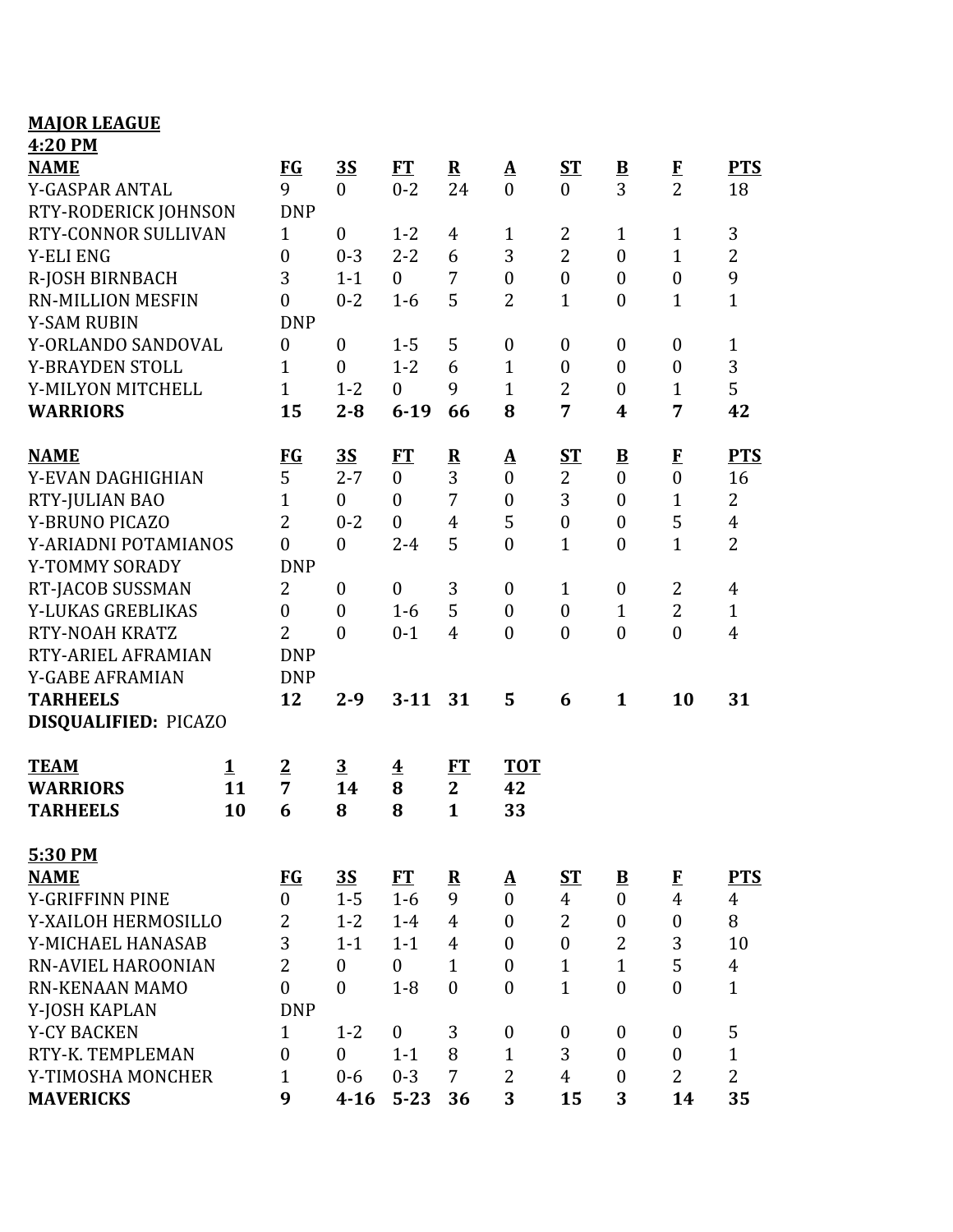# **DISQUALFIED:** HAROONIAN

| <b>NAME</b>                          |          | $FG$             | <u>35</u>        | FT                      | ${\bf R}$        | ${\underline{\bf A}}$ | <b>ST</b>        | $\overline{\mathbf{B}}$  | $\mathbf{F}$     | <b>PTS</b>     |
|--------------------------------------|----------|------------------|------------------|-------------------------|------------------|-----------------------|------------------|--------------------------|------------------|----------------|
| Y-GIAN LUCA TOSONOTTI                |          | 5                | $\overline{0}$   | $0 - 1$                 | 10               | $\overline{0}$        | $\mathbf{1}$     | $\boldsymbol{0}$         | 5                | 10             |
| Y-HUDSON WHITE                       |          | $\overline{2}$   | $0 - 1$          | $\boldsymbol{0}$        | 3                | $\boldsymbol{0}$      | $\mathbf{1}$     | $\boldsymbol{0}$         | $\mathbf{0}$     | $\overline{4}$ |
| Y-QUEST MILLER                       |          | $\overline{2}$   | $3 - 6$          | 7                       | $\mathbf{0}$     | $\overline{2}$        | $\overline{2}$   | $\boldsymbol{0}$         | $\mathbf{1}$     | $\overline{7}$ |
| Y-ZICO MULDOON                       |          | $\overline{1}$   | $\boldsymbol{0}$ | $\boldsymbol{0}$        | $\overline{4}$   | $\mathbf{1}$          | $\boldsymbol{0}$ | $\boldsymbol{0}$         | $\boldsymbol{0}$ | $\overline{2}$ |
| <b>R-MADDEN VESTMAN</b>              |          | 3                | $\overline{0}$   | $\overline{0}$          | 6                | $\mathbf{1}$          | 2                | $\boldsymbol{0}$         | $\mathbf{1}$     | 6              |
| <b>R-ODIN WILLIAMS</b>               |          | $\boldsymbol{0}$ | $\overline{0}$   | $1 - 1$                 | 3                | $\boldsymbol{0}$      | 1                | $\mathbf{1}$             | $\boldsymbol{0}$ | $\mathbf{1}$   |
| Y-SHIVA MCINTOSH                     |          | $\overline{1}$   | $\overline{0}$   | $\boldsymbol{0}$        | $\overline{4}$   | $\boldsymbol{0}$      | 3                | $\boldsymbol{0}$         | 5                | $\overline{2}$ |
| <b>KEENAN BRYANT</b>                 |          | $\overline{2}$   | $\overline{0}$   | $3 - 5$                 | $\overline{2}$   | $\boldsymbol{0}$      | $\boldsymbol{0}$ | $\boldsymbol{0}$         | $\mathbf{1}$     | 7              |
| Y-LUKE KHOSLA                        |          | $\overline{0}$   | $\overline{0}$   | $1 - 2$                 | $\overline{4}$   | $\overline{0}$        | $\mathbf{1}$     | $\boldsymbol{0}$         | $\mathbf{0}$     | $\mathbf{1}$   |
| Y-KAYVON ABADI                       |          | $\overline{2}$   | $\overline{0}$   | $0 - 2$                 | 3                | 1                     | $\mathbf{1}$     | $\overline{2}$           | $\mathbf{0}$     | $\overline{4}$ |
| <b>FIRE</b>                          |          | 18               | $\bf{0}$         | $8 - 18$                | 46               | 3                     | 12               | 5                        | 13               | 44             |
| DISQUALFIED (2): TOSONOTTI, MCINTOSH |          |                  |                  |                         |                  |                       |                  |                          |                  |                |
| <b>TEAM</b>                          | <u>1</u> | $\overline{2}$   | $\overline{3}$   | $\overline{\textbf{4}}$ | <u>ET</u>        | <b>TOT</b>            |                  |                          |                  |                |
| <b>MAVERICKS</b>                     | 6        | 13               | 9                | 5                       | $\overline{2}$   | 35                    |                  |                          |                  |                |
| <b>FIRE</b>                          | 12       | 11               | 10               | 9                       | $\overline{2}$   | 44                    |                  |                          |                  |                |
| 6:40 PM                              |          |                  |                  |                         |                  |                       |                  |                          |                  |                |
| <b>NAME</b>                          |          | <b>FG</b>        | <u>35</u>        | FT                      | ${\bf R}$        | <u>A</u>              | $ST$             | $\overline{\mathbf{B}}$  | $\bf{F}$         | <b>PTS</b>     |
| <b>NATHAN DESALEGNE</b>              |          | $\boldsymbol{0}$ | $\mathbf{0}$     | $1 - 2$                 | $\overline{4}$   | $\boldsymbol{0}$      | $\boldsymbol{0}$ | $\boldsymbol{0}$         | $\overline{1}$   | $\mathbf{1}$   |
| <b>JAXSON GLOWACKI</b>               |          | $\overline{1}$   | $\overline{0}$   | $\boldsymbol{0}$        | $\mathbf{1}$     | $\overline{0}$        | $\mathbf{0}$     | $\mathbf{1}$             | $\overline{0}$   | $\overline{2}$ |
| DONOVAN BLACKWIN                     |          | $\boldsymbol{0}$ | $\overline{0}$   | $1 - 1$                 | 3                | $\boldsymbol{0}$      | 2                | $\boldsymbol{0}$         | 3                | $\mathbf{1}$   |
| <b>ELLIOT WECHSLER</b>               |          | $\boldsymbol{0}$ | $\boldsymbol{0}$ | $1 - 3$                 | $\boldsymbol{0}$ | $\boldsymbol{0}$      | $\boldsymbol{0}$ | $\boldsymbol{0}$         | 5                | $\mathbf{1}$   |
| <b>IAN VILLANUEVA</b>                |          | <b>DNP</b>       |                  |                         |                  |                       |                  |                          |                  |                |
| <b>NIFTY TEWODROS</b>                |          | 6                | $1-4$            | $\boldsymbol{0}$        | 3                | $\mathbf{1}$          | $\mathbf{1}$     | $\boldsymbol{0}$         | $\overline{2}$   | 15             |
| <b>LORENZO STABILINI</b>             |          | $\mathbf{1}$     | $\mathbf{0}$     | $\overline{0}$          | 3                | $\mathbf{1}$          | 2                | $\boldsymbol{0}$         | $\overline{2}$   | $\overline{2}$ |
| <b>ESTEVAN RODRIGUEZ</b>             |          | $\mathbf{1}$     | $2 - 4$          | $\overline{0}$          | 7                | $\boldsymbol{0}$      | $\overline{4}$   | $\mathbf{1}$             | $\boldsymbol{0}$ | 8              |
| DOM KAJOTA                           |          | $\overline{1}$   | $0 - 1$          | $1 - 2$                 | $\overline{2}$   | $\mathbf{1}$          | $\mathbf{1}$     | $\boldsymbol{0}$         | $\mathbf{1}$     | 3              |
| <b>BRUNO BERNACCHI</b>               |          | <b>DNP</b>       |                  |                         |                  |                       |                  |                          |                  |                |
| <b>BEARCATS</b>                      |          | 10               | $3-9$            | $4 - 8$                 | 23               | 3                     | 10               | $\mathbf 2$              | 14               | 33             |
| <b>NAME</b>                          |          | <b>FG</b>        | <u>35</u>        | <b>FT</b>               | $\mathbf R$      | <u>A</u>              | $S_{\rm T}$      | $\underline{\mathbf{B}}$ | $\mathbf{F}$     | <b>PTS</b>     |
| Y-LUCA BAINBRIDGE                    |          | $\overline{0}$   | $\mathbf{0}$     | $1 - 3$                 | $\mathbf{1}$     | 3                     | $\overline{0}$   | $\boldsymbol{0}$         | $\mathbf{0}$     | $\mathbf{1}$   |
| <b>Y-KYLE HABIB</b>                  |          | 2                | $\boldsymbol{0}$ | $\overline{0}$          | 5                | $\overline{2}$        | $\overline{2}$   | $\boldsymbol{0}$         | $\boldsymbol{0}$ | $\overline{4}$ |
| Y-JACK FROOM                         |          | $\boldsymbol{0}$ | $\mathbf{0}$     | $1 - 4$                 | $\mathbf{0}$     | $\overline{2}$        | $\overline{4}$   | $\boldsymbol{0}$         | $\mathbf{1}$     | $\mathbf{1}$   |
| Y-DASH WASSON                        |          | 3                | $\boldsymbol{0}$ | $\boldsymbol{0}$        | 9                | 3                     | $\mathbf{1}$     | $\overline{2}$           | $\boldsymbol{0}$ | 6              |
| Y-JACK SIMON                         |          | $\overline{4}$   | $\mathbf{0}$     | $\overline{0}$          | 7                | $\mathbf{1}$          | $\mathbf{1}$     | $\boldsymbol{0}$         | $\mathbf{0}$     | 8              |
| <b>Y-THEONE GREEN</b>                |          | $\mathbf 1$      | $\mathbf{0}$     | $\overline{0}$          | $\mathbf{1}$     | $\mathbf{1}$          | $\boldsymbol{0}$ | $\boldsymbol{0}$         | $\boldsymbol{0}$ | $\overline{2}$ |
| Y-MATT GOLUBITSKY                    |          | 5                | $\mathbf{0}$     | $1-4$                   | 6                | $\boldsymbol{0}$      | $\overline{2}$   | $\mathbf{1}$             | $\overline{2}$   | 11             |
| RN-SEBASTIAN RAMIREZ                 |          | $\overline{2}$   | $\mathbf{0}$     | $2 - 4$                 | $\overline{4}$   | $\overline{0}$        | $\overline{4}$   | $\mathbf{1}$             | $\overline{2}$   | 6              |
| RTY-JADEN FISHMAN                    |          | $\overline{2}$   | $0 - 1$          | $\boldsymbol{0}$        | $\overline{4}$   | 1                     | 1                | $\boldsymbol{0}$         | $\overline{2}$   | $\overline{4}$ |
| RTY-NATHAN PETROS                    |          | $\overline{2}$   | $\boldsymbol{0}$ | $0 - 2$                 | $\overline{2}$   | $\boldsymbol{0}$      | $\overline{2}$   | $\boldsymbol{0}$         | $\boldsymbol{0}$ | $\overline{4}$ |